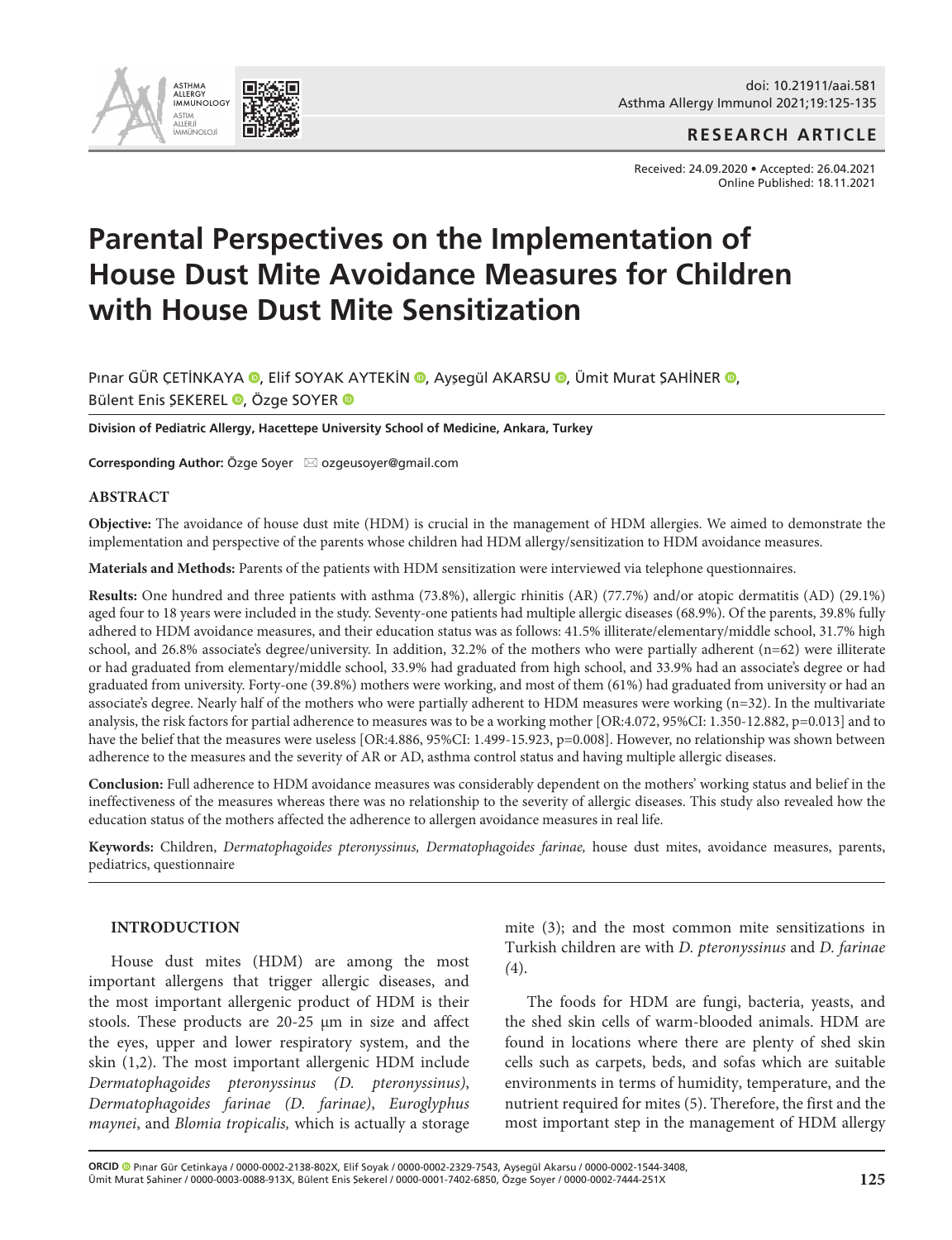is protection from mites (6). In order to avoid HDM, selecting appropriate materials for bedding, comforters, and pillows; humidity control; cleaning floors and carpets, and using vacuum cleaners with High Efficiency Particulate Air (HEPA filters) are important (6). In allergy outpatient clinics, HDM avoidance measures are routinely explained to the parents of the patients with HDM sensitization; however, in practice, it is not always possible to implement these measures. Determination of the causes of patients' adherence to HDM avoidance measures is crucial in increasing the success of treatment. In this study, we aimed to demonstrate the implementation and perspective of the parents whose children had HDM allergy to HDM avoidance measures.

# **MATERIALS and METHODS**

# **Patients**

The study was conducted in May 2020 with the enrollment of children who were sensitized to HDM. A questionnaire was administered by telephone to the parents of the children with *D. pteronyssinus* and/or *D. farinae* sensitization. The files of a total of 118 patients with HDM sensitization were located, and 103 (87.3%) parents were contacted by telephone; all of the contacted parents agreed to participate in the study and answer the questions. Children aged four to 18 years with *D. pteronyssinus* and *D. farinae* allergies were included in the study.

Patients with chronic disorders other than allergic diseases were excluded from the study. Data on the allergic diseases (asthma, allergic rhinitis, atopic dermatitis) of the patients were collected from the patients' medical files. The diagnosis and classification of the severity of asthma, allergic rhinitis, and atopic dermatitis were done according to international guidelines (7-10). Parents were asked about the symptoms and severity of the allergic diseases of the patients; atopy in the family; drug usage for the allergic diseases; the educational level of the mother and father; the working status of the mother; the materials of the mattress, pillow, comforter, and cover of the bedlinen that the patient used; the curtains and carpets in the patient's room,; the cleaning of the house; the dusting of the furniture; the presence of stuffed toys; use of a High Efficiency Particulate Air (HEPA) filter vacuum cleaner and/or an air purifier and humidifier; dampness in the house; the heating system of the house; individuals smoking in the home; aggravation of the allergy symptoms of the patient after coming from school; and information about HDM avoidance measures and opinion about the usefulness of these measures. The working hours of the mothers were recorded according to the annual data published by the Turkish Statistical Institute (TurkStat) on their web pages (11) and the web page of <https://www.calismasaati.net> (12). There were 16 multiple choice or yes/no questions for the parents about the HDM measures. We could not find a scale to assess the adherence of the parents to the allergen avoidance measures for the questionnaire. Therefore, parents who mostly (75-100% according to the questions) applied the measures in their daily life were accepted as fully adherent while parents who sometimes applied the measures in their daily lives (50% to 75% and <50% according to the questions) were accepted as partially and non-adherent, respectively (13).

Two tests, The Childhood Asthma Control Test (C-ACT) and the Asthma Control Test (ACT) were implemented. The C-ACT, for children four to 11 years (14), includes seven questions: the first four questions asked to the children and last three questions asked to the parents; the ACT, for children 12 to 18 years old was administered to children + parents and children (15), respectively, to reveal the asthma control status of children (>20: well-controlled, 19-16; not-well controlled, <15; poorly controlled) (16). We asked the parents and adolescents about nocturnal and daily symptoms and checked the spirometry measurements of the patients in their medical files (17). Parents were also asked their opinion about the effectiveness of HDM control measures regarding controlling their children's allergic diseases, and the answers were categorized as completely useless, partially useful, and totally useful.

The age of the patient, the age of the patient at the time of HDM sensitization, the follow-up period of the patient, accompanying allergen sensitization, total immunoglobulin E (IgE) level, skin prick test (SPT) results, eosinophil absolute numbers, and spirometry measurements (Forced Expiratory Volume in one second, FEV1%, forced expiratory flow at 25-75% of the pulmonary volume, FEF25-75%, Forced Expiratory Volume in one second/Forced Vital Capacity, FEV1/ FVC%) at the last visit were recorded from the medical files of the patients. The study was performed in accordance with the protocol approved by the local ethics committee (Hacettepe University, GO 20/510). The authors declare that research and publication ethics were complied with. All parents were informed about the study and provided oral informed consent.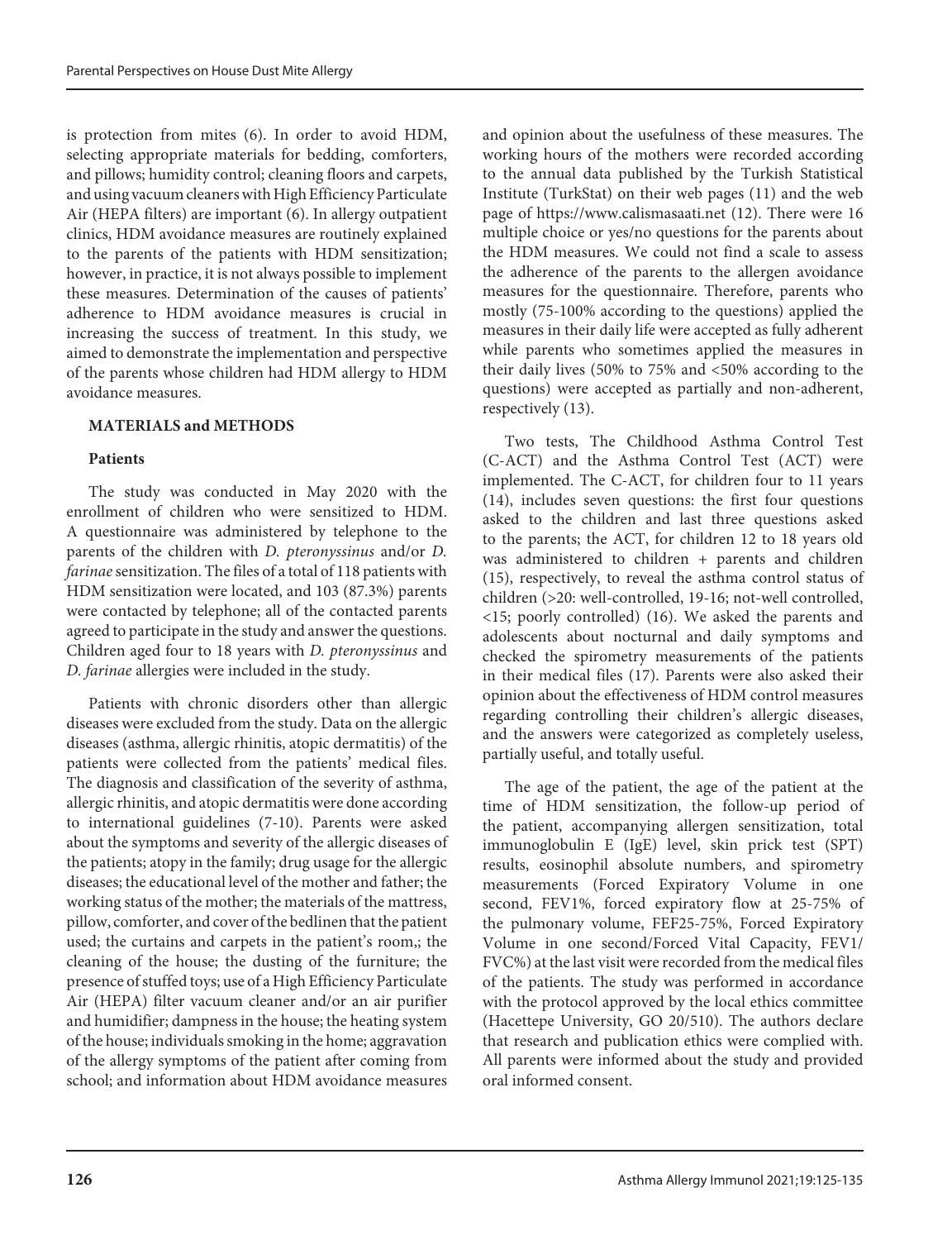#### **Skin Prick Test**

Skin prick tests (SPTs) were performed with *Alternaria alternata*, *D. pteronyssinus*, *D. farinae*, grass pollen mixture (*Avena sativa*, *Dactylis glomerata*, *Festuca pratensis*, *Lolium perenne Phleum pratense*, *Poa pratensis*,), tree pollen mixture (*Betula alba*, *Corylus avellana*, *Olea europaea*, *Quercus robur*, *Populus alba*, *Platanus vulgaris*, *Salix caprea, Ulmus campestris*), weed pollen mixture (*Artemisia vulgaris*, *Chenopodium alba*, *Plantago*, *Parietaria judaica*, *Salsola kali*), cat and dog fur, and cockroach allergen extracts (®ALK-Abelló, Copenhagen, Denmark); and positive (10 mg/mL histamine) and negative controls (0.9% serum physiological) on the upper back and volar face of the forearms of the patients who were under two years and above two years of age, respectively. SPTs were evaluated 15-20 minutes after the application, and a wheal diameter ≥3 mm was considered as positive (18).

#### **Statistical Analyses**

Statistical analyses were performed using the SPSS Version 22.0 statistical software package (IBM SPSS Statistics Chicago, Ill). Categorical values were not normally distributed; thus, the data are given as median

and interquartile ranges (IQR). The chi-square and Fisher exact tests were used to analyze differences between the groups in categorical variables. Non-parametrical continuous variables were analyzed using the Mann-Whitney U test and a Kruskal-Wallis analysis for two and more than two groups, respectively. A p-value of <0.05 was considered significant. Odds ratios (ORs) with relevant 95% confidence intervals (CIs) were calculated by univariate and multivariate analyses to reveal the predictors for partial adherence to HDM avoidance measures. Variables were selected if the p value was less than 0.20 in the univariate analysis and included in the multivariate analysis. A p-value of <0.05 was considered the risk factor in the multivariate analysis.

## **RESULTS**

A total of 103 children (56.3% male) with a median age of 10.0 (6.8-13.2) years sensitized to D. *pteronyssinus* and/ or *D. farinae* participated in the study. The questionnaire consisted of 38 questions, and all the parents were interviewed by telephone. The questions were mostly answered by the mothers because the mother (n=100, 97.1%) was generally reported as the primary caregiver.



Figure 1. General characteristics of the study population.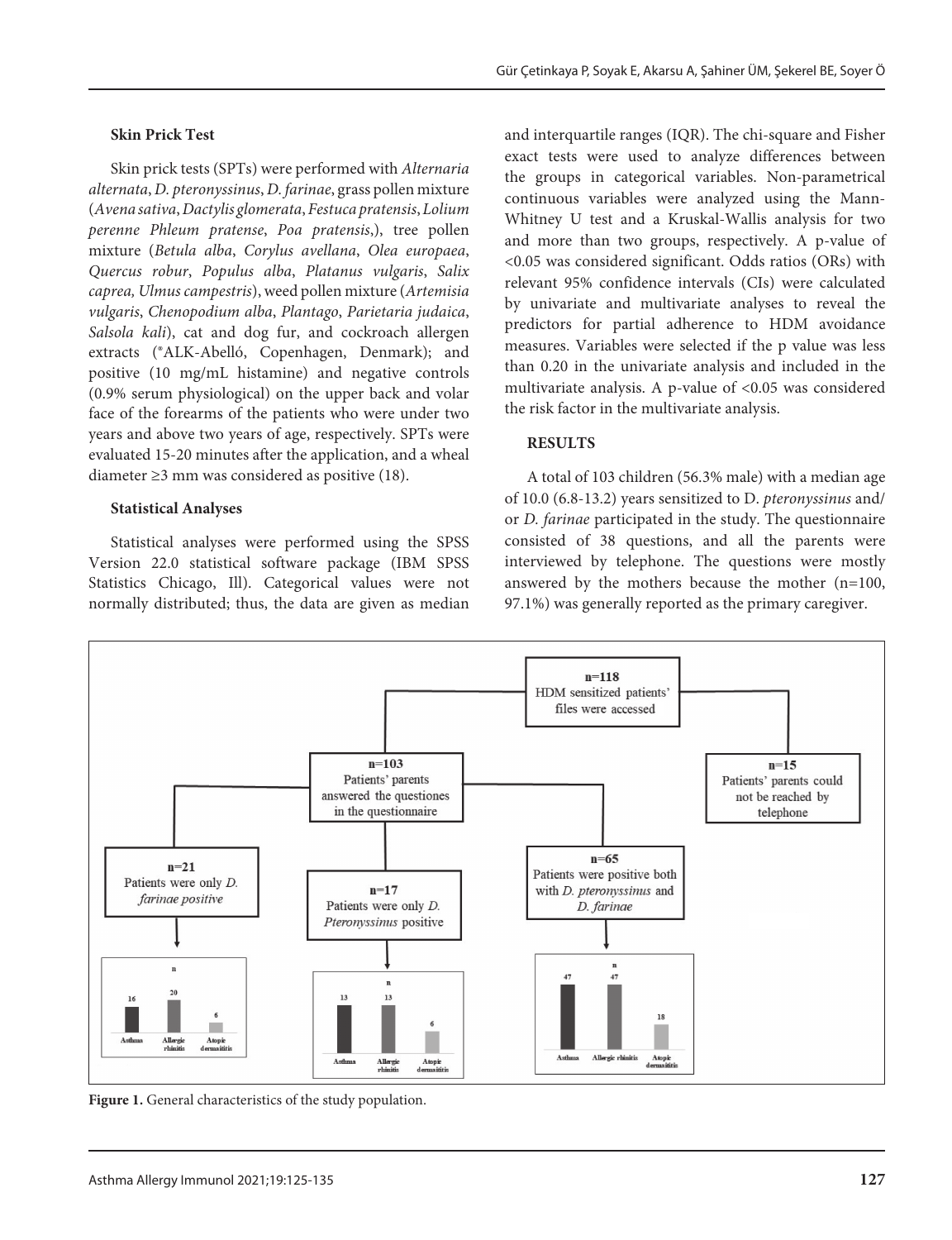Of the patients, 65 (63.1%) were sensitized to both *D. pteronyssinus* and *D. farinae, and* 38 (36.9%) were sensitized to either *D. pteronyssinus* or *D. farinae* (Figure 1). Almost half of the patients (n=52, 50.5%) also had sensitization to foods (7.7%), animal furs (25%), and aeroallergens other than HDM (69.2%). Eighty patients (77.7%) had allergic rhinitis, 76 (73.8%) had asthma, and 30 (29.1%) had atopic dermatitis. Of the patients, 57 (55.3%) had a family history of atopy. Of the patients with asthma, 57 (75%) were undergoing regular asthma treatment, 29 with low dose ICS (28.2%), four with low dose ICS+LABA (3.8%), 20 with medium dose ICS (19.4%), and with medium dose ICS+LABA (3.8%). Twenty-six (of the 76 patients with asthma, 34.2%) patients with asthma were administered the ACT and 50 (65.8%) patients with asthma were administered the C-ACT to check the asthma control status of the patients (Table I). Of the patients who were administered the ACT and C-ACT tests, 9.2% (n=7) had not well-controlled asthma, 2.6%  $(n=2)$  had poorly controlled asthma, and 88.2%  $(n=67)$ had well-controlled asthma (Table I). The poorly/not-well controlled asthma group had worse spirometry results than the well-controlled (p<0.001 for FEV1%, p<0.001 for FEV1/FVC, p=0.012 for FEF25/75%) group. Spirometry

| Patients (n=103)                                                                                                           | $\mathbf n$                                 |                                      | $\%$                                        |
|----------------------------------------------------------------------------------------------------------------------------|---------------------------------------------|--------------------------------------|---------------------------------------------|
| Gender, male                                                                                                               | 58                                          |                                      | 56.3                                        |
| Age at diagnosis of house dust mite allergy (years)*                                                                       |                                             | $5.5(4.0-7.4)$                       |                                             |
| Total IgE (kU/L)*                                                                                                          |                                             | 266.0 (101.0-415.0)                  |                                             |
| Eosinophil count (absolute) (/mm <sup>3</sup> )*                                                                           |                                             | 300 (200-500)                        |                                             |
| Only DF positivity                                                                                                         | 21                                          |                                      | 20.4                                        |
| Only DP positivity                                                                                                         | 17                                          |                                      | 16.5                                        |
| DF and DP positivity                                                                                                       | 65                                          |                                      | 63.1                                        |
| Patients with polysensitization<br>Pollen (grass, weed, tree)<br>Mold<br>Animal furs<br>Cockroach<br>Foods                 | 52<br>35<br>7<br>13<br>32<br>$\overline{4}$ |                                      | 50.5<br>67.3<br>13.5<br>25.0<br>61.5<br>7.7 |
| Asthma                                                                                                                     | 76                                          |                                      | 73.8                                        |
| Spirometry measurements                                                                                                    | FEV1%*                                      | FEV1/FVC%*                           | FEF25-75%*                                  |
| Poorly controlled/Not-well controlled (n=9)<br>Well controlled<br>(n=67; 19 of them did not take regular asthma treatment) | 78.5 (75.0-79.7)<br>94.0 (87.0-101.0)       | 79.5 (76.5-81.0)<br>94.5 (91.0-98.0) | 79.0 (77.2-82.2)<br>103.0 (86.0-126.0)      |
| Asthma Control Tests                                                                                                       | <15<br>(poorly controlled)                  | $16-19$<br>(not well-controlled)     | >20<br>(well-controlled)                    |
| $C-ACT$ (n=50)<br>$ACT (n=26)$                                                                                             | 2<br>$\boldsymbol{0}$                       | 6<br>$\mathbf{1}$                    | 42<br>25                                    |
| Allergic rhinitis                                                                                                          | 80                                          |                                      | 77.7                                        |
| Atopy in the family                                                                                                        | 57                                          |                                      | 55.3                                        |
| Cough, shortness of breath upon exposure to house dust mite                                                                | 61                                          |                                      | 59.2                                        |
| Itchy, stuffy, and/or runny nose, sneezing upon exposure to<br>house dust mite                                             | 74                                          |                                      | 71.8                                        |
| Itching of the skin upon exposure to house dust mite                                                                       | 41                                          |                                      | 39.8                                        |

**\*:** Median, Interquartile range, **ACT:** Asthma Control Test, **C-ACT:** Childhood-Asthma Control Test, **DF:** Dermatophagoides *farinae, DP:*  Dermatophagoides *pteronyssinus,* **FEV1%:** Forced Expiratory Volume in one second, **FEF25-75%:** forced expiratory flow at 25-75% of the pulmonary volume, **FEV1/FVC%:** Forced Expiratory Volume in one second/Forced Vital Capacity, **ICS:** Inhaler corticosteroid treatment, **IgE:**  Immunoglobulin E, **LABA:** Long-acting beta agonist.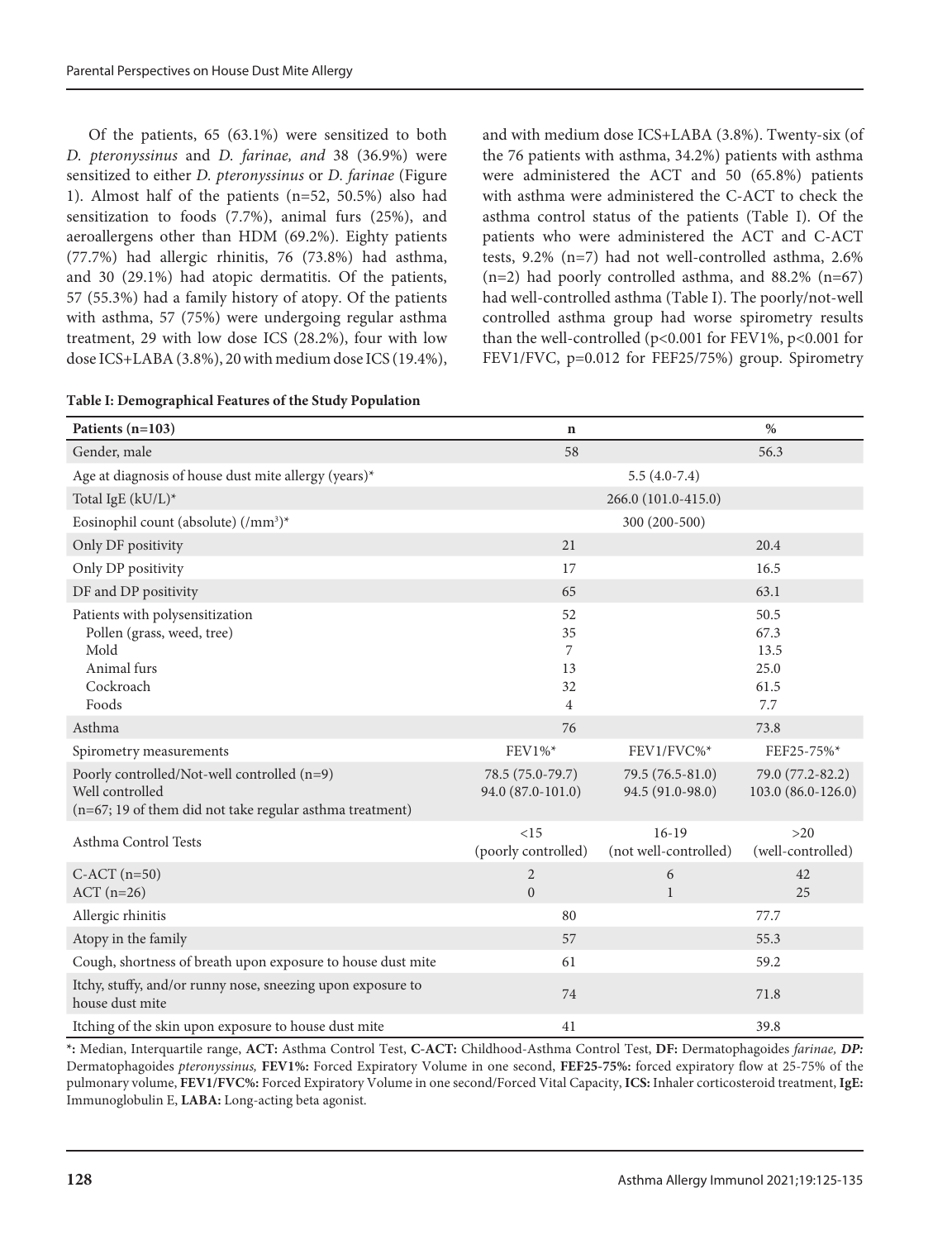measurements were similar between the well-controlled group under regular asthma treatment and patients with well-controlled asthma status without regular asthma treatment, except the FEV1 % results (p=0.017). Six of 76 patients with asthma had suffered an asthma attack during past four weeks, 26 (34.2%) had suffered an asthma attack in the previous 12 months, and seven of those 26 patients (26.9%) were given oral corticosteroid treatment for those asthma attacks. None of the patients had been hospitalized due to an asthma attack in the past year (Table I). Additionally, seven of the patients with AR (n=80) had moderate to severe persistent AR (7 of 80, 8.8%), and five of the patients with AD (n=30) had moderate to severe AD (five of 30, 16.7%).

The mother of two patients was illiterate (1.9%), the mother of 26 patients had graduated from elementary school (25.2%), the mother of nine patients had graduated from middle school (8.7%), the mother of 34 patients had graduated from high school in 34 (33.0%), and the mother of 32 patients had an associate's degree or was a university graduate (31.1%). Of the fathers, 14 (13.6%) had graduated from elementary school, 13 (12.6%) had graduated from middle school, 26 (25.3%) had graduated from high school, and 50 (48.5%) had an associate's degree or had graduated from university. Mothers of 41 patients (39.8%) were working, and most of them had graduated from university or had an associate's degree (25, 61%). The parents of ninety (87.4%) patients had information about HDM avoidance measures whereas the rest of the study population (n=13, 12.6%) did not know about HDM reduction strategies. For the parents of 61 (67.7%) patients, the source of information about the measures was physicians; for the parents of 19 (21.1%) patients, physicians and the internet were their sources of information, for the parents of seven (7.7%) patients, the internet was the only source of information, and for the parents of three (3.3%) patients, they obtained information from other sources (Table II).

No relationship was found between having multiple allergic diseases (p=0.234), having polysensitization (p=0.778) and full adherence to HDM avoidance measures. However, in patients with multiple allergic diseases  $(n=71)$ , only *D. farinae* positivity (p=0.046), asthma (p<0.001), and allergic rhinitis (p<0.001) were common whereas both *D. pteronyssinus* and *D. farinae* positivity (p=0.022), smoking at home (p=0.016), and feeding pets with fur at home (p=0.007) were seen frequently in patients with single allergic diseases. Conversely, the parents of the patients with polysensitization significantly avoided smoking compared to the parents of the patients with monosensitization (sensitization only to HDM) (p=0.012).

The parents of a total of 41 patients (39.8%) stated that they were fully adherent to HDM avoidance measures; the rest of the study population (n=62, 60.2%) could only partially adhere to the measures for a variety of reasons (Figure 2), and none of the parents were non-adherent.

**Table II: House Dust Mite Avoidance Measures of the Parents**

|                                                                                                                                   | n                        | %                          |
|-----------------------------------------------------------------------------------------------------------------------------------|--------------------------|----------------------------|
| Anti-allergy comforter/pillow for the child                                                                                       |                          | 15.5                       |
| HEPA filter vacuum cleaner                                                                                                        | 48                       | 46.6                       |
| Carpet on the floor of the child's bedroom<br>Nothing on the floor<br>Carpet/rug<br>Anti-allergy carpet/rug                       | 17<br>75<br>11           | 16.5<br>72.8<br>10.7       |
| Frequency of vacuuming/moping of the floors<br>Every day<br>More than once a week<br>Less than once a week                        | 26<br>74<br>3            | 25.2<br>71.8<br>3.0        |
| Frequency of dusting the furniture<br>Every day<br>More than once a week<br>Less than once a week                                 | 30<br>70<br>3            | 29.1<br>67.9<br>3.0        |
| Dampness at home                                                                                                                  | 15                       | 14.6                       |
| Feeding pets with fur at home at present                                                                                          | 12                       | 11.7                       |
| Smoking at home                                                                                                                   | 40                       | 38.8                       |
| The source of the information about house dust<br>mite avoidance measures<br>Physician<br>Physician+Internet<br>Internet<br>Other | 90<br>61<br>19<br>7<br>3 | 67.7<br>21.1<br>7.7<br>3.3 |
| Implementation of house dust mite avoidance<br>measures<br>Full adherence<br>Partial adherence<br>Non-adherence                   | 41<br>62<br>$\Omega$     | 39.8<br>60.2<br>$\theta$   |
| The usefulness of house dust mite avoidance<br>measures<br>Absolutely useful<br>Partially useful<br>Completely useless            | 62<br>33<br>8            | 60.2<br>32.0<br>7.8        |

**HEPA filter:** High Efficiency Particulate Air filter vacuum cleaner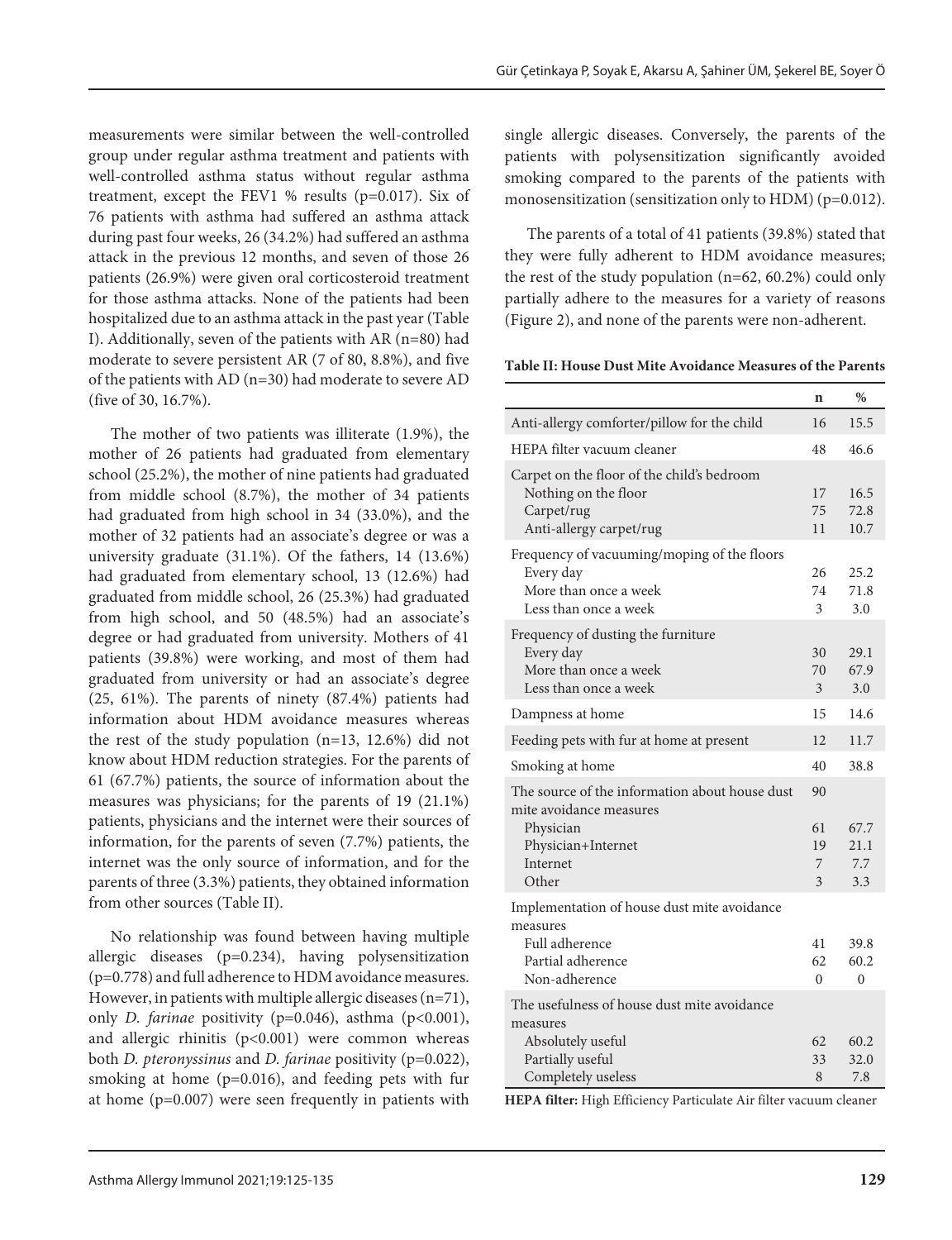

One of the reasons for the adherence levels of the parents was having the belief that HDM avoidance measures are a time-consuming process (n=36, 58.1%). This was followed by the belief in the measures being a useless process (n=11, 17.7%), economic reasons (n=8, 12.9%), not having information about the measures (n=4, 6.5%), being an adolescent patient (n=2, 3.2%), and loosening the measures because the patient had no symptoms  $(n=1,$ 1.6%). Furthermore, the parents of 62 patients (60.2%) thought that avoidance measures for HDM allergy were absolutely useful, parents of 33 (32.0%) patients thought that the measures were partially useful, and parents of eight (7.8%) of the patients thought that HDM avoidance measures were completely useless.

Of the mothers who were fully adherent to HDM avoidance measures, 17 (17 of 41, 41.5%) were illiterate or had graduated from elementary and middle school, 13 (13 of 41, 31.7%) had graduated from high school, and 11 (11 of 41, 26.8%) had graduated from university or had an associate's degree. Twenty (20 of 62, 32.2%) of the mothers who could not fully apply measures were illiterate or had graduated from elementary and middle school, 21 of these mothers (21 of 62, 33.9%) had graduated from high school, and 21 of these mothers (21 of 62, 33.9%) had graduated from university or had an associate's degree.

In the comparison of the education levels of the mothers and the house dust mite avoidance measure parameters, the frequency of cleaning the curtains  $(p=0.021)$ , having a HEPA filter vacuum cleaner (p<0.001), having a tufted carpet or rug on the floor of the child's bedroom (p=0.030),



having a carpeted floor at home (p=0.015), having information about house dust mite avoidance measures (p=0.020), the source of the information about house dust mite avoidance measures (p=0.025), and working status (p<0.001) were statistically different between the four groups. When we performed an analysis to discover which group or groups created the difference, we found that parents having an associate's degree + university caused the difference in almost all of the parameters. Moreover, analysis of the cleaning frequency of the curtains revealed that most who were university graduates or had an associate's degree cleaned the curtains every three months or less frequently (n=22, 68.8%) whereas the mothers with other education levels (illiterate-elementary school n=16, 57.1%, middle school n=8, 88.9%, high school n=24, 70.6%) mostly cleaned the curtains more than once every three months (p=0.002). Furthermore, mothers who were university graduates or had an associate's degree preferred HEPA filter vacuum cleaner (75.0%) and untufted carpet or rug for the patients' bedrooms (87.5%); however, illiterateelementary school graduate mothers and mothers with a high school degree preferred to use carpets on the floors at home. Most of the mothers who were university graduates or had an associate's degree had information about HDM avoidance measures compared to the mothers with other education levels. We observed that mothers with an associate's degree or who were university graduates used the internet to get information about HDM avoidance measures more commonly than the mothers who were illiterate or graduated from elementary school (p=0.006) and mothers graduated from high school (p=0.037). In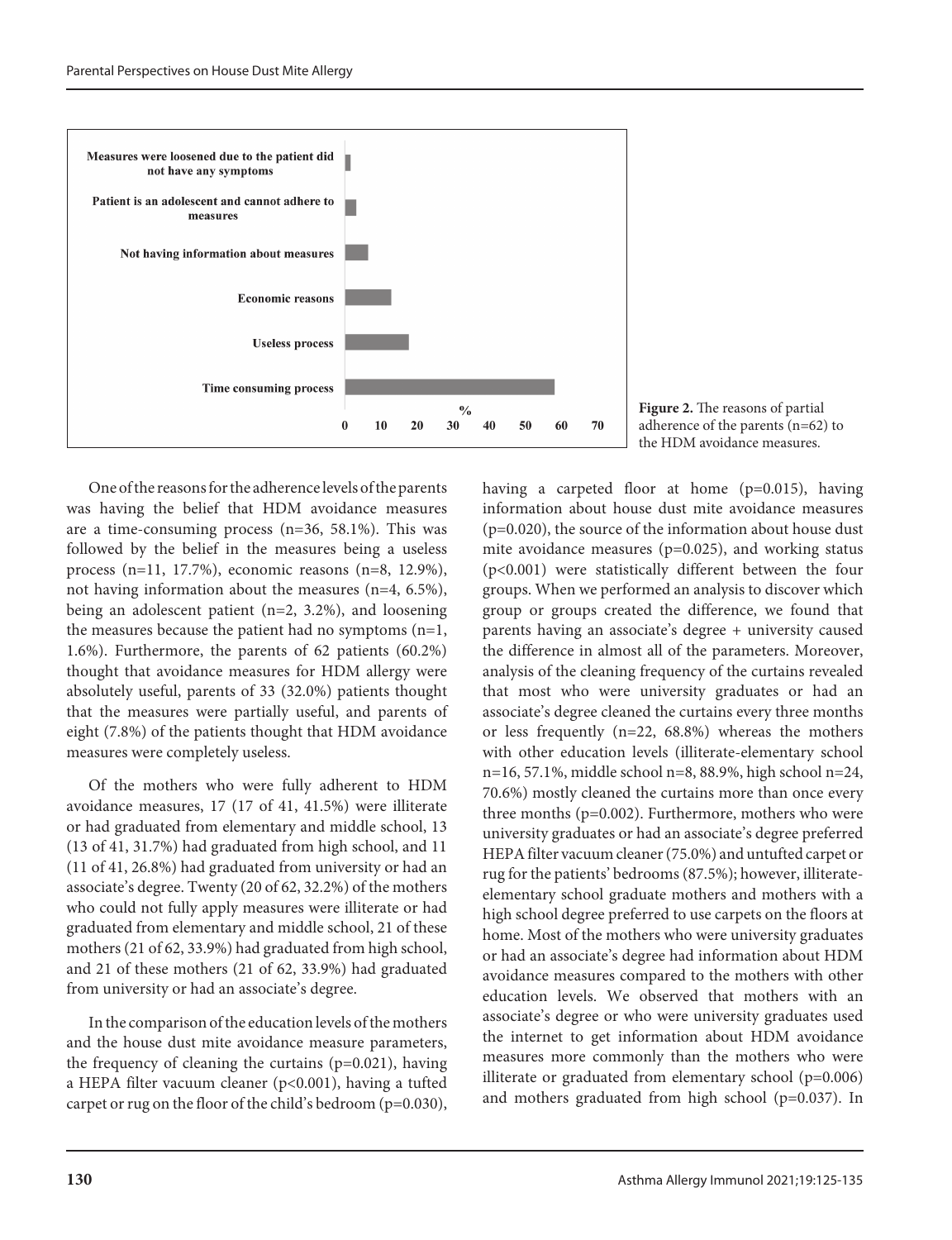addition, most of the mothers with an associate's degree or who were university graduates were working women compared to the mothers with other education levels.

We observed that mothers with an associate's degree or who were university graduates used the internet to get information about HDM measures compared to mothers who were illiterate or graduated from elementary school (p=0.006) and mothers graduated from high school (p=0.037). Most of the mothers with an associate's degree and university graduate were working women compared to the mothers with other education levels. However, there was no relationship between the fathers' education levels and having information about HDM avoidance measures (p=0.315), the thought of usefulness of the measures  $(p=0.985)$ , and adherence to the measures  $(p=0.596)$ .

According to the compliance with HDM avoidance measures in regard to the working status of the mothers, 62.9% of non-working mothers changed the bedlinen of the patient once a week whereas 43.9% and 41.5% of the working mothers changed them weekly and twice a week, respectively (p=0.001). Of the non-working mothers, 54.8% cleaned the curtains once a month; however, 31.7% of working mothers cleaned them every three months and only 34.1% of them once a month. Although 51.6% and 32.3% of non-working mothers cleaned the floors of the house twice a week or every day, respectively, 43.9% of the working mothers cleaned the floors twice a week and 34.1% once a week  $(p=0.002)$ . Of the non-working mothers, 51.6% dusted the furniture twice a week and 33.9% dusted every day, 41.5% of the working mothers dusted twice a week, and 29.3% dusted once a week (p=0.013). Moreover, 51.6% of the non-working mothers fully complied with HDM avoidance measures while this ratio was only 22% for the working mothers (p=0.002). Although there was no statistical difference, working mothers frequently used the HEPA filter vacuum cleaner (p=0.085, 56.1% vs*.*, 40.3%). Nevertheless, the ratio of usage of anti-allergy comforter/ pillow (17.7% vs*.,* 12.2%, p=0.319), or carpets (8.6% vs*.,* 15.5%, p=0.265) was similar between working and nonworking mothers.

Seven of the working mothers (7/41, 17%) were working four to six hours a day, 24 (58.5%) were working six to eight hours a day, and 10 (24.5%) were working eight to 12 hours a day. In the comparison of the HDM avoidance measures according to mothers' working hours, none of the mothers who were working eight to 12 hours a day had

pets with fur at home (four and three mothers who were working four to six and six to eight hours a day had pets with fur at home, p=0.006), and only mothers who were working eight to 12 hours a day used carpeted floors at home (none of the mothers who were working four to six and six to eight hours a day used carpeted floors at home).

Patients with an asthma attack in the previous 12 months had pets with fur at home before the determination of *D. pteronyssinus* and/or *D. farinae* sensitivity (20.4%) more frequently compared to the patients with no asthma attacks in the previous 12 months (3.8%) (p=0.047). The usage of an air purifier (p=0.019) and anti-allergy carpets (p=0.014) was frequent in patients who were given oral corticosteroid treatment in the previous 12 months. In the comparison of the patients with not-well  $(n=7)$ / poorly controlled (n=2) asthma (totally n=9, according to ACT scoring) with well-controlled asthma (n=67), we found that air purifier usage was significantly common in poorly/not-well controlled asthma group (22.5% vs 1.5%, p=0.036). Comparison of the ICS dosage (low, medium, high dose of ICS) and HDM avoidance measures revealed no difference. Moreover, no discrepancy was found regarding the belief in the usefulness of HDM avoidance measures, adherence to the measures and ICS dose, and the asthma control status of the patients. When the patients with asthma and without asthma groups were compared, having pets with fur at home (n=4/76, 5.3% in patients with asthma, vs*.* n=8/27, 29.6% in patients without asthma;  $p=0.002$ ) and having anti-allergy carpets (n=11/76, 14.5%) in patients with asthma, vs. none of the patients without asthma, p=0.017) were significantly different between these two groups. Parents of the patients with asthma significantly thought that HDM avoidance measures were completely useful (n=51/76, 67.1%) compared to the parents of the patients without asthma (n=11/27, 40.7%)  $(p=0.032)$ . No relationship was found between the severity of AR ( $p=0.900$ ), AD ( $p=0.669$ ) and adherence to HDM measures and all other HDM avoidance measures. In addition, we found no relationship between adherence to HDM avoidance measures, age of the patient (p=0.544), and time of follow-up for HDM allergy (p=0.215).

In the multivariate analysis, to be a working mother [OR: 4.072, 95% CI: 1.350-12.882, p=0.013] and to have a belief in the ineffectiveness of HDM avoidance measures [OR: 4.886, 95% CI: 1.499-15.923, p=0.008] were the risk factors for partial adherence to the measures (Table III).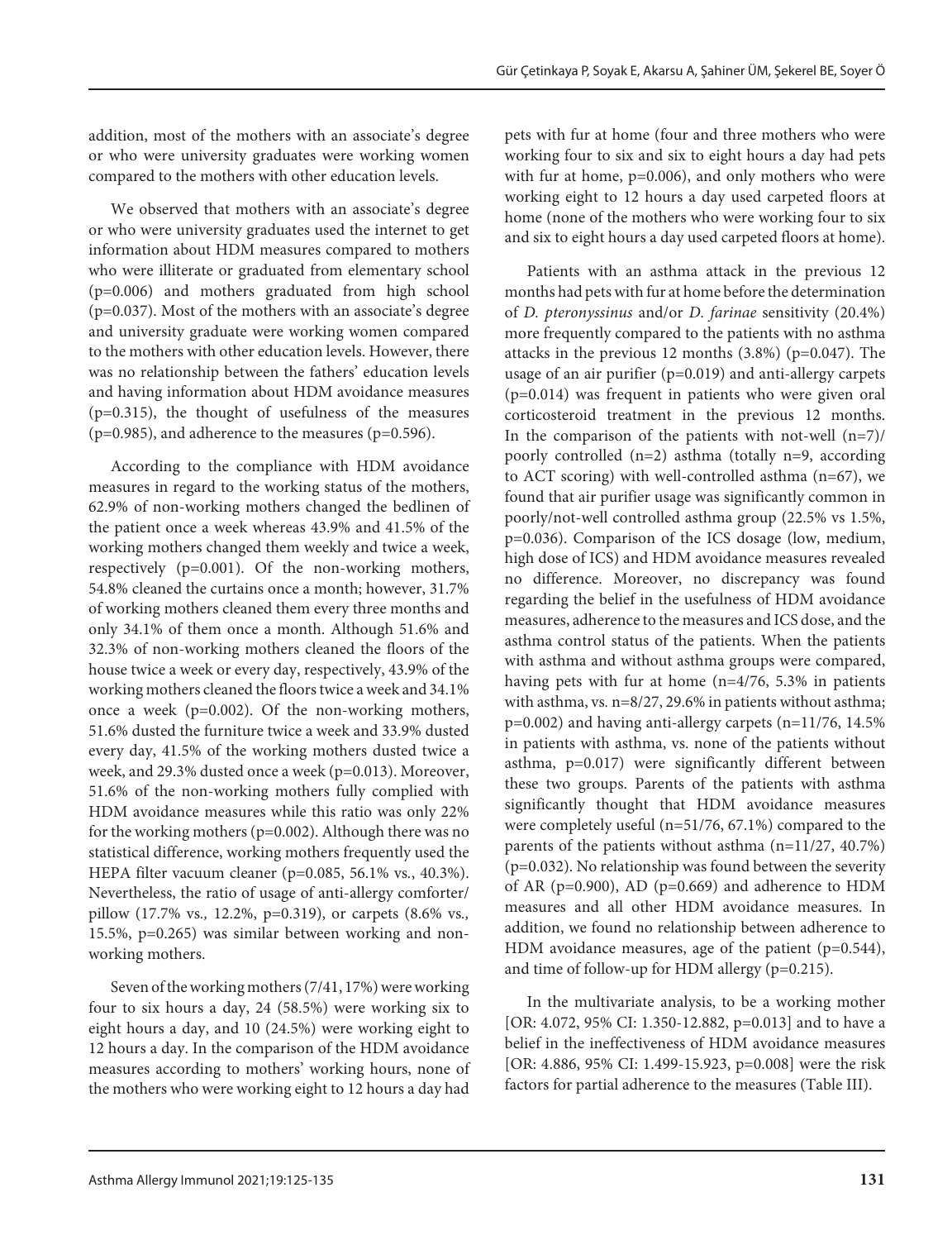|                                                                                | <b>Univariate</b> |                 |       | <b>Multivariate</b> |                 |       |
|--------------------------------------------------------------------------------|-------------------|-----------------|-------|---------------------|-----------------|-------|
|                                                                                | <b>OR</b>         | 95% CI          | Ď     | <b>OR</b>           | 95% CI          |       |
| Time to follow-up for house dust mite allergy (months)                         | 1.105             | $0.973 - 1.256$ | 0.125 |                     |                 |       |
| Having atopy in the family                                                     | 0.577             | $0.257 - 1.293$ | 0.182 |                     |                 |       |
| Not going to school due to an asthma attack in the last year                   | 0.304             | $0.052 - 1.771$ | 0.186 | 0.192               | $0.026 - 1.408$ | 0.104 |
| To be a working mother                                                         | 3.793             | 1.555-9.250     | 0.003 | 4.072               | 1.350-12.882    | 0.013 |
| Having thought of the ineffectiveness of house dust mite<br>avoidance measures | 3.793             | 1.555-9.250     | 0.003 | 4.886               | 1.499-15.923    | 0.008 |

**Table III: Risk Factors for Partial Adherence to House Dust Mite Avoidance Measures**

‡ p should be <0.20, † p should be <0. 05

#### **DISCUSSION**

This study revealed that working mothers could not fully adhere to HDM avoidance measures. The most important reason for partial adherence to the measures was the belief in HDM avoidance measures being time consuming according to the mothers. The belief in the ineffectiveness of the measures and being a working mother were the other risk factors for the partial adherence to HDM avoidance measures. In patients with multiple allergic diseases, *D. farinae* positivity, asthma, and allergic rhinitis were more common than in the patients with single allergic diseases; however, both *D. pteronyssinus* and *D. farinae* positivity, smoking at home, and having pets with fur at home were significantly higher in patients with a single allergy. Parents of the patients with polysensitization (sensitization to other allergens along with HDM) avoided smoking compared to the parents of the patients with monosensitization.

HDM avoidance measures are recommended and known to be effective in the prevention of allergic diseases in children with HDM sensitization (6). These measures aim to reduce or eliminate the exposure, resources, reservoirs, and factors that facilitate HDM allergies (6). The main point emphasized in these studies in general is that these measures are useful when they are applied in combination (19,20). Most of the studies have shown that using air purifiers (21), using HEPA filter vacuum cleaners (22), using impermeable mattress covers (23), and removal of the pet (24) did not improve pulmonary physiology, asthma control, exacerbations, hospitalization or inhaled steroid usage in case that each measure was applied individually. On the other hand, when parents performed these measures in combination, school absenteeism, asthma symptoms, and allergen levels considerably improved (25-28). The most effective combination of these measures includes maintaining humidity at between 35% to 50%, washing the bedding regularly, vacuuming the home with a HEPA filter vacuum cleaner, and using mattress covers and pillow cases, (6). Humidity at home and in the living environment has been shown to have a particularly important role and to be risk factor in the aggravation of allergy symptoms (29).

However, full adherence to these measures may be difficult for the families due to the intense pace of real life. We found that working mothers and mothers with an associate's degree or who were university graduates could not fully adhere to HDM avoidance measures. Furthermore, to be a working mother was one of the risk factors for partial adherence to HDM avoidance measures, according to our results. The most important reason for this interesting outcome of our study was that about three out of four of these mothers with this educational level were mostly working, and they frequently stated that they did not have enough time for cleaning, dusting, vacuuming, and washing the mattress covers and pillow cases. This result was contrary to the previous study on HDM avoidance measures (30), which reported that the education level of parents did not influence the compliance with the measures. Additionally, Densen Lino et al. (30) showed that the economic status of the family influenced the purchasing of mite-proof pillowcases and mattress covers. On the other hand, Joseph et al. (13) showed that the cost (71%) and the belief in the time-consuming nature of the process of HDM measures (71%) were the most important reasons for non-adherence to HDM avoidance measures. In our study, economic reasons were the third most common reason (12.9%) whereas the thought of the time-consuming nature of HDM measures was the leading cause of partial adherence (58.1%). Economic reasons have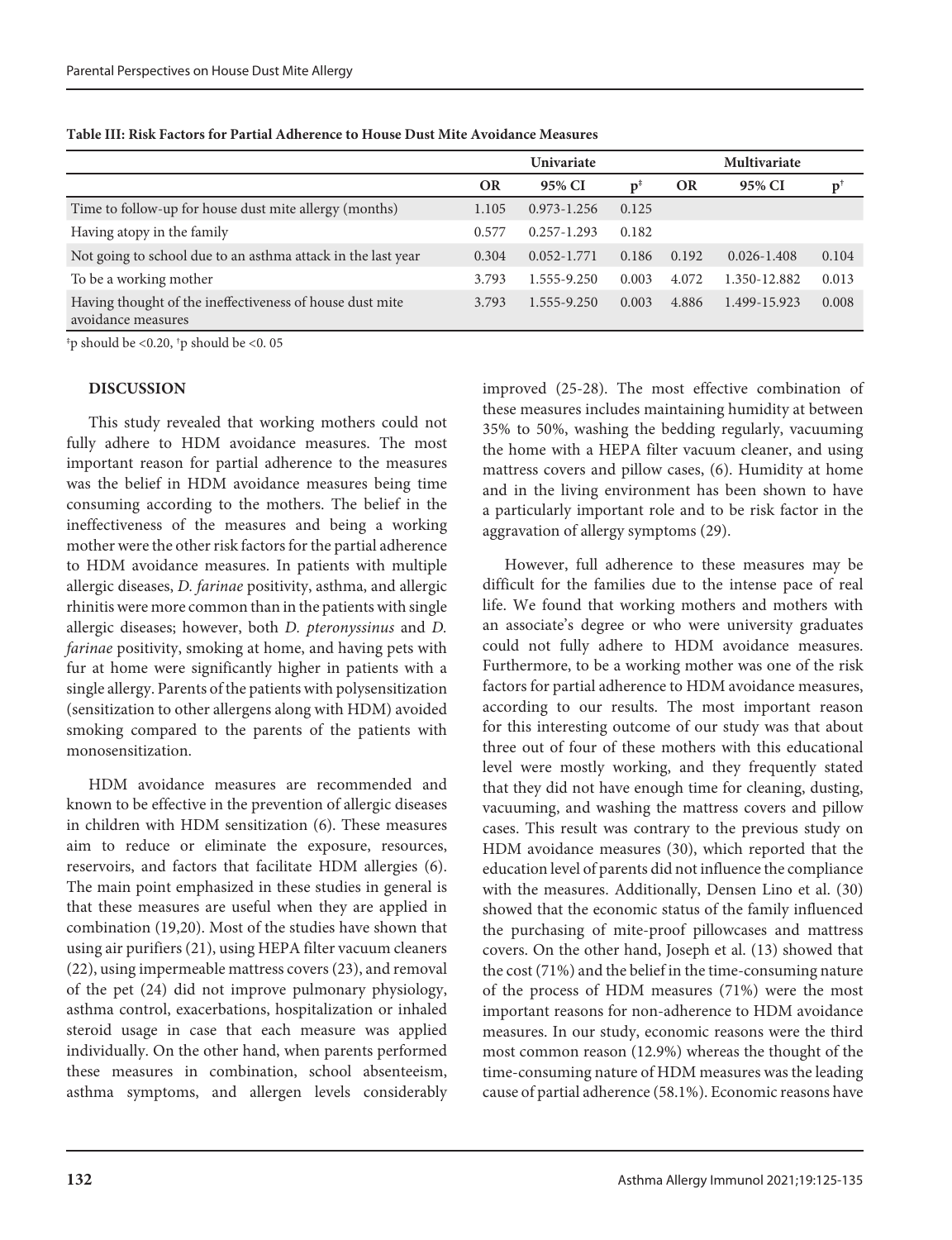been emphasized in previous studies (30,31). Considering the socio-economic balances in the society, free or low cost anti-allergy products and HEPA filter vacuum cleaners should be provided for the patients with house dust mite allergy (30).

The current study population reported the belief in the ineffectiveness of HDM measures as the second most frequent cause of partial adherence to HDM measures (17.7. In fact, some studies have shown the ineffectiveness of HDM avoidance measures (32). Joseph et al. (13) also showed that a disbelief in the health benefits of HDM avoidance measures caused a lack of adherence to HDM measures but as only one of the less frequently reported reasons (4%) contrary to our results. In our study, 6.5% of the parents who could not fully adhere to the measures declared that they had no information about the measures. Joseph et al. (13) showed that 4% of the parents reported not having been told by the doctor to use measures. As reported, there are similarities in the studies in many respects, and the differences may be due to the sociocultural and socio-economic dynamics of the societies.

In our study, we showed that the most important difference regarding the adherence to HDM measures was due to the mother's working status. When we analyzed whether the working hours of the mothers affected the compliance with HDM measures, the only difference between the groups was seen in having pets with fur and carpeted floors in mothers working eight to 12 hours, and carpeted floors was only seen in eight to 12 hours working mothers. Mothers working four to six hours a day (100%) and six to eight hours a day (58.8%) declared that they thought about the time-consuming process of HDM measures more frequently than the mothers working eight to 12 hours a day. Other than the working hours of the mothers, we observed that, although working mothers more frequently had HEPA filter vacuum cleaners than the non-working mothers, the most frequent partially adherent group was also working mothers. Altogether, we showed that the mothers' working status rather than the mother's working hours mainly affected adherence to the measures.

Most of the parents had information about HDM avoidance measures. While many of them obtained the information from their physicians, mothers with an associate's degree and who were university graduates also accessed the information via the internet. Nowadays, internet usage is widespread and access to internet can be

provided in small towns and even in villages. However, the education status of the parents is a much more important factor in whether the parent searched for the information inquisitively rather than having internet access at home. Indeed, we showed a relationship between the parents' education level and the information accessed on the internet about HDM avoidance measures. As shown in our study, it was emphasized in a previous report that when the education level of pediatric patients' families who applied to allergy clinics increased, internet usage also increased (33). In another study (34), it was shown that, regardless of the level of education, younger parents and parents of younger children had an increased tendency to using the internet for their children's health problems. On the contrary, regardless of the age of the patients, we only found a relationship between educational status of mothers and internet use.

Patients with HDM sensitization commonly experience concomitant allergic rhinitis and asthma over time (35). According to our study, 69% of the study population had multiple allergic diseases. Additionally, *D. farinae* positivity in our patients seems to be related to having multiple allergic diseases. However, we did not find a study associating *D. farinae* positivity with multiple allergies, as shown in our study. In a report conducted in adult patients (36), *D. farinae* positivity was associated with frequent respiratory symptoms and asthma attacks. Since asthma and allergic rhinitis coexistence is common (37), concomitant allergies may be seen in patients with *D. farinae* positivity. Nevertheless, more detailed studies should be conducted on multiple allergic diseases in patients with *D. farinae* positivity. On the other hand, the reason for less smoking and less frequently having pets with fur at home in patients with multiple allergic disease and less smoking in the parents of the patients with polysensitization may be that these patients behave more carefully because their children have many allergic sensitizations and allergic diseases.

In our study population, parents of the patients who were given oral corticosteroid treatment in the previous 12 months used air purifiers and anti-allergy carpets more frequently compared to the other patients. Furthermore, the parents of the patients with not-well/poorly controlled asthma used air purifier more commonly than those of the well-controlled asthma group. This may be because parents with severe asthma attacks try to implement not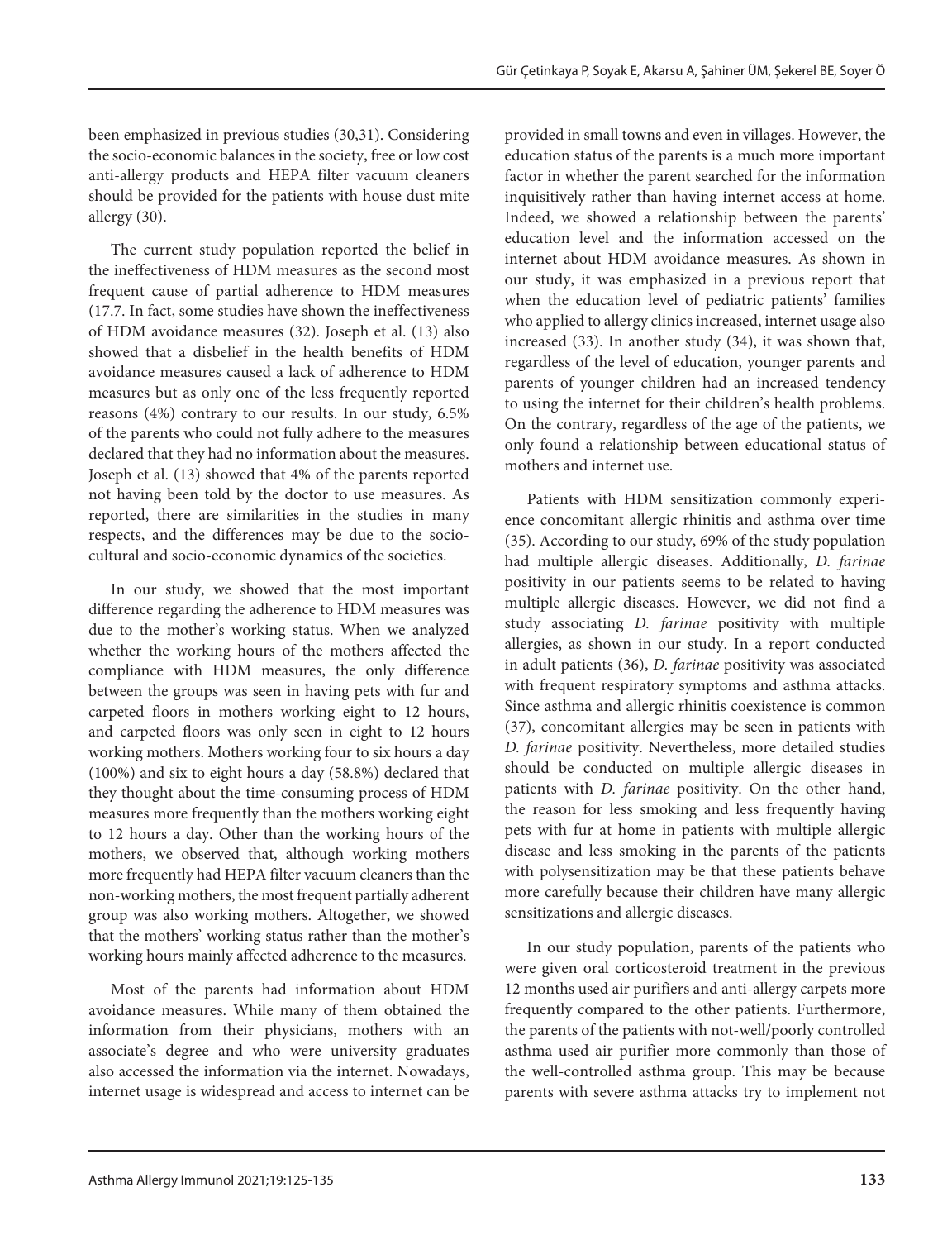only cleaning, washing, or dusting measures, but also all the other measures to completely eliminate HDM. On the other hand, no relationship was found between the severity of AR, AD, asthma status, and adherence behavior to HDM avoidance measures.

An important limitation of the current study is that it was a cross-sectional study, and therefore long-term compliance cannot be evaluated. Another limitation is that, since the study was conducted with a small population, the results cannot be generalized to the entire population of the patients with HDM sensitization. The most important strength of this study is that it showed the adaptability of families to these allergy alleviation measures in real life. The current study is also valuable because it revealed the importance of sociocultural and socioeconomic factors in compliance with HDM avoidance measures.

In conclusion, full adherence with HDM avoidance measures depends considerably on the mothers' working status and the belief in the ineffectiveness of the measures. This study revealed that the education status of the mothers considerably affected adherence to the measures in real life.

# **CONFLICT of INTEREST**

We certify that we have no actual or potential conflicts of interest in relation to this article. The study was performed in accordance with the protocol approved by the local ethics committee (Hacettepe University, GO 20/510).

## **REFERENCES**

- 1. Calderón MA, Linneberg A, Kleine-Tebbe J, De Blay F, de Rojas DHF, Virchow JC, et al. Respiratory allergy caused by house dust mites: What do we really know? J Allergy Clin Immunol 2015;136:38-48.
- 2. Sánchez-Borges M, Fernandez-Caldas E, Thomas WR, Chapman MD, Lee BW, Caraballo L, et al. International consensus (ICON) on: clinical consequences of mite hypersensitivity, a global problem. World Allergy Organ J 2017;10:14-40.
- 3. Arlian LG, Platts-Mills TA. The biology of dust mites and the remediation of mite allergens in allergic disease. J Allergy Clin Immunol 2001;107:S406-S13.
- 4. Sahiner UM, Buyuktiryaki AB, Yavuz ST, Yilmaz EA, Cavkaytar O, Tuncer A, et al. The spectrum of aeroallergen sensitization in children diagnosed with asthma during first two years of life. Allergy Asthma Proc 2013;34:356-61.
- 5. Arbes Jr SJ, Cohn RD, Yin M, Muilenberg ML, Burge HA, Friedman W, et al. House dust mite allergen in US beds: Results from the First National Survey of Lead and Allergens in Housing. J Allergy Clin Immunol 2003;111:408-14.
- 6. Portnoy J, Miller JD, Williams PB, Chew GL, Miller JD, Zaitoun F, et al. Environmental assessment and exposure control of dust mites: a practice parameter. Ann Allergy Asthma Immunol 2013;111:465-507.
- 7. Pedersen SE, Hurd SS, Lemanske Jr RF, Becker A, Zar HJ, Sly PD, et al. Global strategy for the diagnosis and management of asthma in children 5 years and younger. Pediatr Pulmonol 2011;46:1-17.
- 8. Bateman ED, Hurd S, Barnes P, Bousquet J, Drazen J, FitzGerald M, et al. Global strategy for asthma management and prevention: GINA executive summary. Eur Respir J 2008;31:143-78.
- 9. Eichenfield LF, Tom WL, Chamlin SL, Feldman SR, Hanifin JM, Simpson EL, et al. Guidelines of care for the management of atopic dermatitis: section 1. Diagnosis and assessment of atopic dermatitis. J Am Acad Dermatol 2014;70:338-51.
- 10. Bachert C, Bosnic-Anticevich S, Brignardello-Petersen R, Canonica GW, Casale T, Chavannes NH, et al. Allergic Rhinitis and its Impact on Asthma (ARIA) guidelines. J Allergy Clin Immunol 2017;140:950-8.
- 11. Turkish Statistical Institute (TURKSTAT). İstatistik veri portalı. İstihdam, işsizlik ve ücret. Acces date: 20.08.2020. Available from: https://www.tuik.gov.tr.
- 12. Mesleklere göre çalışma saatleri. Çalışma saatleri-Açılış Kapanış Saatleri. Access date: 16.01.2021. Available from: https://www. calismasaati.net/.
- 13. Joseph KE, Adams CD, Cottrell L, Hogan MB, Wilson NW. Providing dust mite-proof covers improves adherence to dust mite control measures in children with mite allergy and asthma. Ann Allergy Asthma Immunol 2003;90:550-3.
- 14. Sekerel B, Soyer O, Keskin O, Uzuner N, Yazicioglu M, Kılıç M, et al. The reliability and validity of Turkish version of Childhood Asthma Control Test. Qual Life Res 2012;21:685-90.
- 15. Uysal MA, Mungan D, Yorgancioglu A, Yildiz F, Akgun M, Gemicioglu B, et al. The validation of the Turkish version of Asthma Control Test. Qual Life Res 2013;22:1773-9.
- 16. Boulet LP, Reddel HK, Bateman E, Pedersen S, FitzGerald JM, O'Byrne PM. The global initiative for asthma (GINA): 25 years later. Eur Respir J 2019;54:1-201.
- 17. Türk Toraks Derneği Astım Çalışma Grubu, T. Astım Tanı Tedavi Rehberi. Türk Toraks Derg 2009;10:6-75.
- 18. Heinzerling L, Frew A, Bindslev‐Jensen C, Bonini S, Bousquet J, Bresciani M, et al. Standard skin prick testing and sensitization to inhalant allergens across Europe–a survey from the GA2LEN network. Allergy 2005;60:1287-300.
- 19. Leas BF, D'Anci KE, Apter AJ, Bryant-Stephens T, Lynch MP, Kaczmarek JL, et al. Effectiveness of indoor allergen reduction in asthma management: A systematic review. J Allergy Clinical Immunol 2018;141:1854-69.